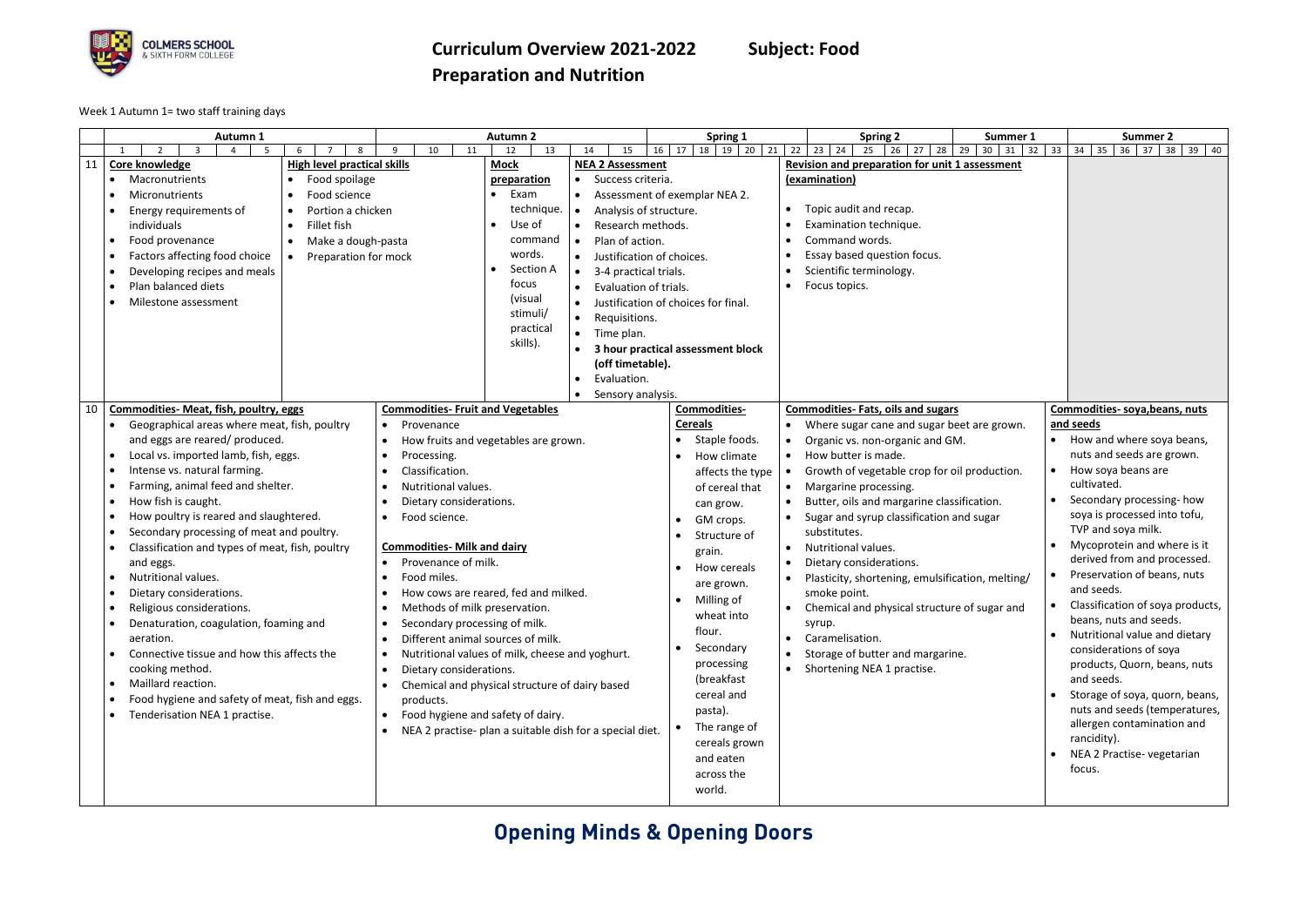

|                                                                                                                                                                                                                                                                                                                                                                                                                                                                                                                                                                                                                                                                                                                                                                                                                                                                                                                                                                                                                                                                                  | • Wheat, rice,<br>oats.<br>The function<br>$\bullet$<br>and purpose of<br>gluten free<br>flour.<br>Nutritional<br>$\bullet$<br>values (fibre<br>focus).<br>Fortification.<br>Dietary<br>$\bullet$<br>considerations.<br>Gluten<br>$\bullet$<br>formation,<br>gelatinisation,<br>coagulation,<br>dextrinization,<br>retrogradation.<br><b>Gluten ball NEA</b><br>1 practise<br>investigation.                                                                                                                                                                                                                                                                                                                                                                                                                                         |                                                                                                                                                                                                                                                                                                                                                                                                                      |
|----------------------------------------------------------------------------------------------------------------------------------------------------------------------------------------------------------------------------------------------------------------------------------------------------------------------------------------------------------------------------------------------------------------------------------------------------------------------------------------------------------------------------------------------------------------------------------------------------------------------------------------------------------------------------------------------------------------------------------------------------------------------------------------------------------------------------------------------------------------------------------------------------------------------------------------------------------------------------------------------------------------------------------------------------------------------------------|--------------------------------------------------------------------------------------------------------------------------------------------------------------------------------------------------------------------------------------------------------------------------------------------------------------------------------------------------------------------------------------------------------------------------------------------------------------------------------------------------------------------------------------------------------------------------------------------------------------------------------------------------------------------------------------------------------------------------------------------------------------------------------------------------------------------------------------|----------------------------------------------------------------------------------------------------------------------------------------------------------------------------------------------------------------------------------------------------------------------------------------------------------------------------------------------------------------------------------------------------------------------|
| 9<br><b>Principles of nutrition</b><br>Afternoon tea<br>Know the ingredients needed for basic mixtures.<br>The key nutrients that are needed for good health.<br>$\bullet$<br>Know the proportions of ingredients used in<br>Why the body needs nutrients.<br>$\bullet$<br>basic mixtures.<br>The functions and sources of nutrients.<br>$\bullet$<br>The range of cake making methods (rubbed in;<br>What happens if we have too many or too few<br>$\bullet$<br>creaming; whisking; melting; all-in-one).<br>nutrients.<br>The functional properties of cake ingredients.<br>The nutrients provided by different foods.<br>The range of pastry making methods (shortcrust;<br>How water and fibre contribute to the diet.<br>$\bullet$<br>suet; flaky; choux).<br>Nutrition analysis.<br>$\bullet$<br>The range of sauce making methods (roux;<br>blended; reduction; emulsions)<br>Batters.<br>$\bullet$<br>Biscuits.<br>$\bullet$<br>Consolidation of skills: Afternoon tea planning.<br>$\bullet$<br>Research, designing, planning, presenting,<br>$\bullet$<br>evaluating. | Around the world<br><b>Family tree-special</b><br>diets/food choice<br>• The different types of cuisine available<br>• Diet related ill-<br>throughout the world.<br>health<br>The key ingredients and popular dishes from<br>$\bullet$<br>• The range of<br>each cuisine.<br>factors that<br>What food provenance means.<br>$\bullet$<br>influence food<br>The impact of food miles on the environment.<br>choice.<br>The importance of packaging on the<br>$\bullet$<br>The choices<br>environment.<br>that people<br>The sustainability of food and food waste.<br>$\bullet$<br>make about<br>• Food security and access for all.<br>foods according<br>to culture,<br>religion, ethical<br>beliefs and<br>medical<br>reasons.<br>How to make<br>$\bullet$<br>informed<br>choices to<br>achieve a<br>varied and<br>balanced diet. | <b>Food science</b><br>Why foods are cooked.<br>How heat is transferred to<br>foods.<br>The methods used for cooking<br>foods.<br>How to maintain the<br>$\bullet$<br>nutritional value of foods<br>through preparation.<br>The types and functions of<br>$\bullet$<br>raising agents.<br>The scientific principles behind<br>preparing and cooking foods.<br>The basic terminology of food<br>$\bullet$<br>science. |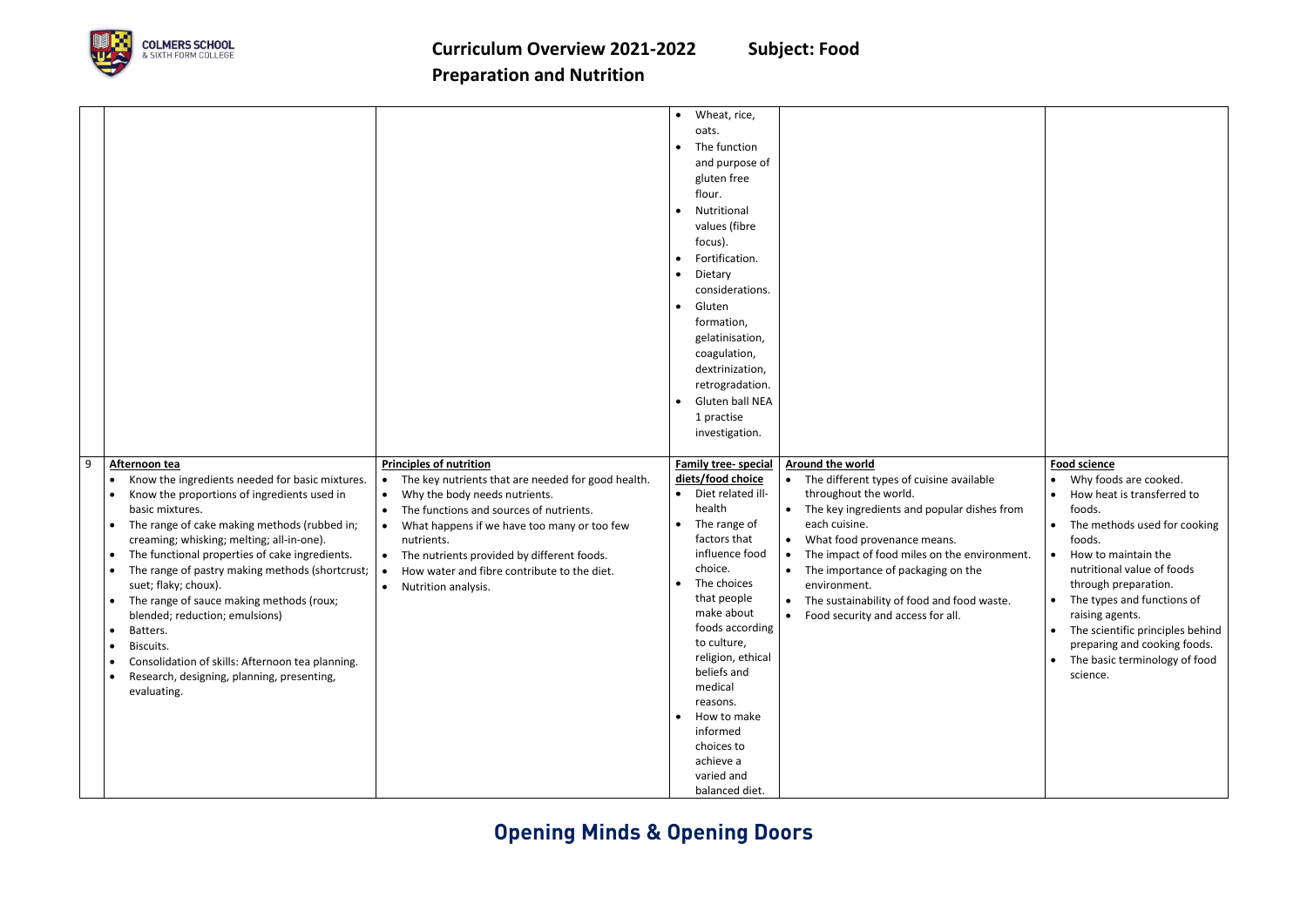

|                                                                                                                                   |                                                                                                                               | Convenience<br>$\bullet$ |                       |  |  |           |
|-----------------------------------------------------------------------------------------------------------------------------------|-------------------------------------------------------------------------------------------------------------------------------|--------------------------|-----------------------|--|--|-----------|
|                                                                                                                                   |                                                                                                                               | foods.                   |                       |  |  |           |
|                                                                                                                                   |                                                                                                                               | Additives.<br>$\bullet$  |                       |  |  |           |
|                                                                                                                                   |                                                                                                                               |                          |                       |  |  |           |
| 8                                                                                                                                 | <b>Fakeaways</b>                                                                                                              |                          | As per first rotation |  |  |           |
|                                                                                                                                   | <b>Food safety</b>                                                                                                            |                          |                       |  |  |           |
|                                                                                                                                   | Understand biological, physical and chemical hazards and contaminants.                                                        |                          |                       |  |  |           |
|                                                                                                                                   | Explain binary fission and how to prevent food poisoning.                                                                     |                          |                       |  |  |           |
|                                                                                                                                   | <b>Practical skills</b>                                                                                                       |                          |                       |  |  |           |
|                                                                                                                                   | Safe and hygienic preparation of raw meat.                                                                                    |                          |                       |  |  |           |
| $\bullet$                                                                                                                         | Shaping, coating and enrobing.                                                                                                |                          |                       |  |  |           |
|                                                                                                                                   |                                                                                                                               |                          |                       |  |  |           |
| Applying heat in different ways.<br>Testing for readiness (visual and use of food probe).<br>Frying and stir frying.<br>$\bullet$ |                                                                                                                               |                          |                       |  |  |           |
|                                                                                                                                   |                                                                                                                               |                          |                       |  |  | $\bullet$ |
|                                                                                                                                   | Grilling.<br>$\bullet$                                                                                                        |                          |                       |  |  |           |
|                                                                                                                                   | <b>Diet</b>                                                                                                                   |                          |                       |  |  |           |
|                                                                                                                                   | Understand current healthy eating advice (Eatwell guide and the 8 tips for healthy eating).                                   |                          |                       |  |  |           |
| $\bullet$                                                                                                                         | Nutritional needs through life.                                                                                               |                          |                       |  |  |           |
|                                                                                                                                   | The importance of water in the diet.                                                                                          |                          |                       |  |  |           |
|                                                                                                                                   | <b>Food choice</b>                                                                                                            |                          |                       |  |  |           |
|                                                                                                                                   | Portion size.<br>$\bullet$                                                                                                    |                          |                       |  |  |           |
|                                                                                                                                   | Factors affecting food choice.                                                                                                |                          |                       |  |  |           |
|                                                                                                                                   | Food marketing/ promotion.                                                                                                    |                          |                       |  |  |           |
|                                                                                                                                   | Nutrition labelling.<br>$\bullet$                                                                                             |                          |                       |  |  |           |
| -7                                                                                                                                | <b>Introduction to food</b>                                                                                                   |                          | As per first rotation |  |  |           |
|                                                                                                                                   | <b>Food safety and hygiene</b>                                                                                                |                          |                       |  |  |           |
|                                                                                                                                   | The function of a range of equipment used in the practical food room.<br>$\bullet$                                            |                          |                       |  |  |           |
| Identify hazards that could occur in the practical food room.<br>$\bullet$                                                        |                                                                                                                               |                          |                       |  |  |           |
|                                                                                                                                   | <b>Practical skills</b>                                                                                                       |                          |                       |  |  |           |
|                                                                                                                                   | Progress tracking and target setting.                                                                                         |                          |                       |  |  |           |
|                                                                                                                                   | A range of knife skills including bridge hold, claw grip, peeling, grating and removing cores, seeds and stones.<br>$\bullet$ |                          |                       |  |  |           |
|                                                                                                                                   | Be able to use the hob and main oven.<br>$\bullet$                                                                            |                          |                       |  |  |           |
|                                                                                                                                   | Weighing and measuring accurately.                                                                                            |                          |                       |  |  |           |
| $\bullet$                                                                                                                         | Presentation skills.                                                                                                          |                          |                       |  |  |           |
|                                                                                                                                   | Rubbing in.<br>$\bullet$                                                                                                      |                          |                       |  |  |           |
|                                                                                                                                   | Rolling and shaping.                                                                                                          |                          |                       |  |  |           |
|                                                                                                                                   | Creaming.<br>$\bullet$                                                                                                        |                          |                       |  |  |           |
|                                                                                                                                   | <b>Diet</b>                                                                                                                   |                          |                       |  |  |           |
| $\bullet$                                                                                                                         | Understand the eatwell guide and adapt a recipe based on the guide.                                                           |                          |                       |  |  |           |
| $\bullet$                                                                                                                         | Energy values of foods and drink.                                                                                             |                          |                       |  |  |           |
| $\bullet$                                                                                                                         | Oral health.                                                                                                                  |                          |                       |  |  |           |
|                                                                                                                                   |                                                                                                                               |                          |                       |  |  |           |
|                                                                                                                                   |                                                                                                                               |                          |                       |  |  |           |
| $\bullet$                                                                                                                         | Hydration.                                                                                                                    |                          |                       |  |  |           |
|                                                                                                                                   | Adapting recipes for dietary needs.<br>$\bullet$                                                                              |                          |                       |  |  |           |
|                                                                                                                                   | <b>Where food comes from</b>                                                                                                  |                          |                       |  |  |           |